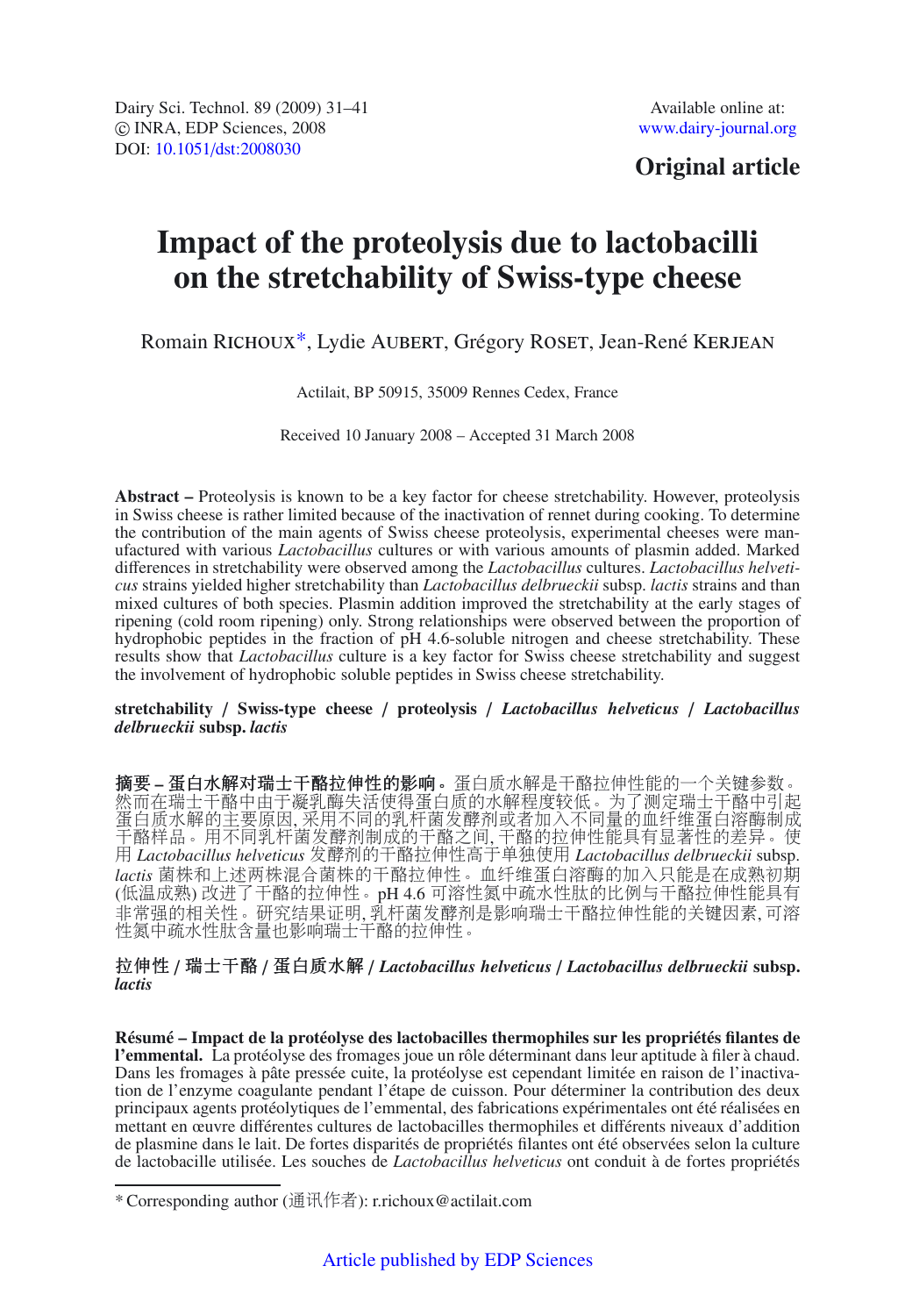filantes comparativement aux souches de *Lactobacillus delbrueckiii* subsp. *lactis* ou aux cultures mixtes associant des souches de ces deux espèces. L'addition de plasmine n'a augmenté les propriétés filantes des fromages qu'aux premiers stades de l'affinage (cave froide). Pour ces deux types d'expérimentations, de fortes relations entre la longueur des fils et la proportion de peptides hydrophobes dans l'azote soluble ont pu être établies. Ces résultats montrent que le choix de la culture de lactobacille thermophile est un facteur clef des propriétés filantes de l'emmental. Ils suggèrent également la participation de peptides hydrophobes solubles dans le mécanisme de formation des fils d'emmental fondu.

**filant** / **emmental** / **protéolyse** / *Lactobacillus helveticus* / *Lactobacillus delbrueckii* **subsp.** *lactis*

#### **1. INTRODUCTION**

A growing part of the cheeses produced worldwide is consumed in hot dishes [\[14\]](#page-10-0) such as pasta, pizza, burgers, gratin, fondue, etc. Thus, the functional properties of melted cheese become a major criterion of cheese quality. Stretchability, which refers to the ability of melted cheese to form strings, is one of the main functional properties. Depending on the cheese variety and its utilisation, stretchability can be considered as a quality (Mozzarella and other *pasta-filata* cheeses, Swiss cheese) or a defect (Raclette cheese) [\[7](#page-9-0), [8\]](#page-9-1). The control of the factors involved in this property is of practical relevance.

The stretchability of cheese depends on its gross composition, pH, mineralisation and proteolysis. Homogenisation or strong heat treatment of the cheesemilk as well as the incorporation of denatured whey proteins have also been shown to alter stretchability [\[8,](#page-9-1) [15\]](#page-10-1). It has been well established that cheese stretchability is modified during ripening [\[8\]](#page-9-1). Generally, the stretchability reaches a maximum after a few weeks and then decreases. These changes have been mainly related to proteolysis, and particularly to the action of residual rennet.

In hard cooked cheese such as Swiss cheese, the coagulating enzyme is inactivated during the cooking step  $(> 50 \degree C)$ and proteolysis is mainly due to plasmin and starter activities [\[5\]](#page-9-2). Thermophilic lactobacilli (*Lactobacillus helveticus* or *Lactobacillus delbrueckiii* subsp. *lactis* or both) are the most proteolytic starters used in Swiss cheese technology.

In Low Moisture Part Skim (LMPS) Mozzarella, the rod:coccus ratio and the use of specific strains of these species have been shown to influence proteolysis and stretchability [\[11](#page-10-2), [16,](#page-10-3) [17,](#page-10-4) [23\]](#page-10-5). Hong et al. [\[11\]](#page-10-2) found strong differences in stretchability when comparing three commercial strains of *L. helveticus* or *L. delbrueckii* subsp. *bulgaricus* with marked differences in proteinase and aminopeptidase activities. In this study, a strong proteolytic-low peptidasic *L. delbrueckii* subsp. *bulgaricus* strain gave the strongest stretchability. Oberg et al. [\[16](#page-10-3)] showed that proteinase-deficient strains of *L. delbrueckii* subsp. *bulgaricus* yielded to a weaker "stretchability" (helical viscosity) than proteinase-positive strains. Further, Oomen et al. [\[17\]](#page-10-4) suggested that the specificity of cell-wall proteinase could be involved in the stretchability potential of *L. delbrueckii* subsp. *bulgaricus.* These authors found a "qualitative" effect of the strains on the number and the width of the strings, rather than their length.

The aim of this study was to investigate the influence of cultures of thermophilic lactobacilli and plasmin addition on the stretchability of Swiss-type cheese and to identify nitrogen fractions related to stretchability. In this way, this study aimed to contribute to the understanding of the mechanisms of stretchability.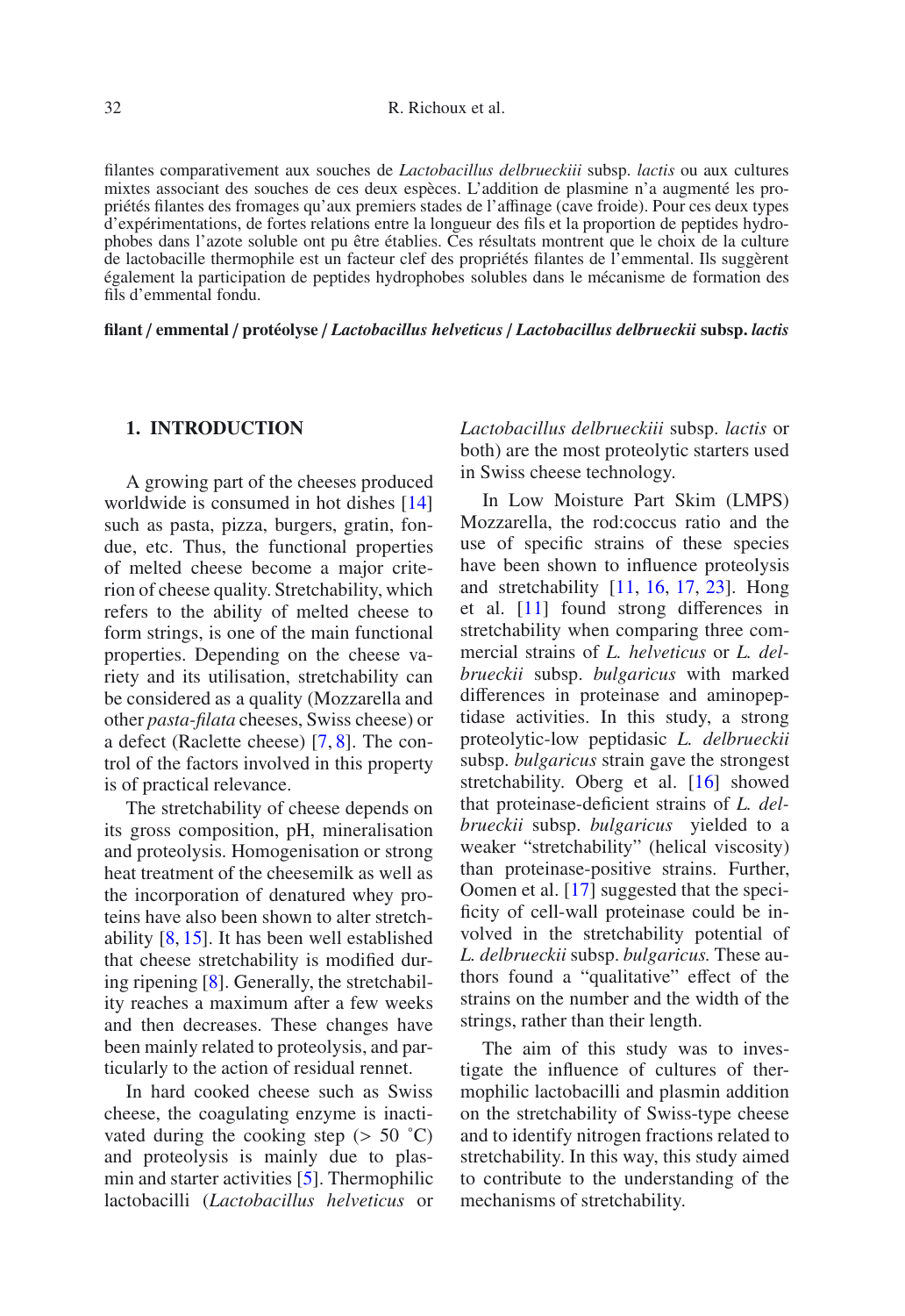| Culture                                | Species                                           | Commercial name                     | Supplier                                                           | Form                                            |
|----------------------------------------|---------------------------------------------------|-------------------------------------|--------------------------------------------------------------------|-------------------------------------------------|
| H1                                     |                                                   | <b>LH77</b>                         | Standa <sup>1</sup>                                                | $FD-SVI6$                                       |
| H <sub>2</sub>                         | L. helveticus                                     | ISLC <sub>5</sub>                   | ISLC <sup>2</sup>                                                  | FC <sup>7</sup>                                 |
| H <sub>3</sub>                         |                                                   | CNRZ <sub>32</sub>                  | INRA <sup>3</sup>                                                  | FC <sup>7</sup>                                 |
| L1<br>L <sub>2</sub><br>L <sub>3</sub> | L. delbrueckii subsp. lactis                      | <b>ITG LL14</b><br>ITG LL45<br>LL51 | ITFF <sup>4</sup><br>ITFF <sup>4</sup><br>Standa <sup>1</sup>      | FC <sup>7</sup><br>FC <sup>7</sup><br>$FD-SVI6$ |
| M <sub>1</sub><br>M <sub>2</sub><br>M3 | $L.$ helyeticus +<br>L. delbrueckii subsp. lactis | LH1-LL51<br>LH56-LL57<br>LH 100     | Standa <sup>1</sup><br>Standa <sup>1</sup><br>Danisco <sup>5</sup> | $FD-SVI6$<br>$FD-SVI6$<br>FD-DVI <sup>8</sup>   |

<span id="page-2-0"></span>**Table I.** Overview of lactobacilli cultures used for the production of the experimental Swiss-type cheeses.

<sup>1</sup> Laboratoires Standa, Caen, France.

<sup>2</sup> Istituto Sperimentale Lattiero Caseario, Lodi, Italy.

<sup>3</sup> Institut National de la Recherche Agronomique, Jouy-en-Josas, France.

<sup>4</sup> Institut Technique Français des Fromages, Bourg-en-Bresse, France.

<sup>5</sup> Danisco, Dangé-Saint-Romain, France.

<sup>6</sup> Freeze-dried culture for Semidirect Vat Inoculation.

<sup>7</sup> Frozen culture.

<sup>8</sup> Freeze-dried for Direct Vat Inoculation.

#### **2. MATERIAL AND METHODS**

# **2.1. Bacterial strains and culture conditions**

A total of 9 commercial cultures including pure and mixed strains of *L. helveticus* and *L. delbrueckii* subsp. *lactis* were tested in experimental cheesemaking. The bacterial composition, commercial name, supplier and application form of the tested culture are listed in Table [I.](#page-2-0)

Frozen cultures were thawed overnight at 4 ˚C and grown at 44 ˚C until 0.65% acidity in ionised skim milk (LaitG, Laboratoires Standa, Caen, France) reconstituted (10% w/w) in autoclaved water with 0.5% yeast extract. A subculture was made at 44 ˚C until 1.1% acidity in a specific medium (Phagex LB, Laboratoires Standa) reconstituted at 13.5% and heat-treated at 85 ˚C for 30 min. Freeze-dried cultures for semidirect vat inoculation (FD-SVI) were directly grown in Phagex medium as described above. For both types of cultures, 3 mL of Phagex culture were added to cheesemilk (about 10<sup>5</sup> cfu·mL<sup>-1</sup>). Freezedried cultures for direct vat inoculation (FD-DVS) were directly added to the vat.

A FD-SVI culture of *Streptococcus thermophilus* (PAL-ITG ST20-87, Laboratoires Standa) was grown in 13.5% reconstituted Marstar 412A (Danisco, Dangé-Saint-Romain, France) until 0.95% acidity. Then 12 mL of this culture (about 10<sup>6</sup> cfu·mL−1) were added per litre of cheesemilk.

# **2.2. Cheesemaking**

Small-scale Swiss-type cheeses (800 g) were manufactured from microfiltered skim milk standardised with heat-treated cream (115 ˚C for 20 s) using a standardised process as described by Richoux and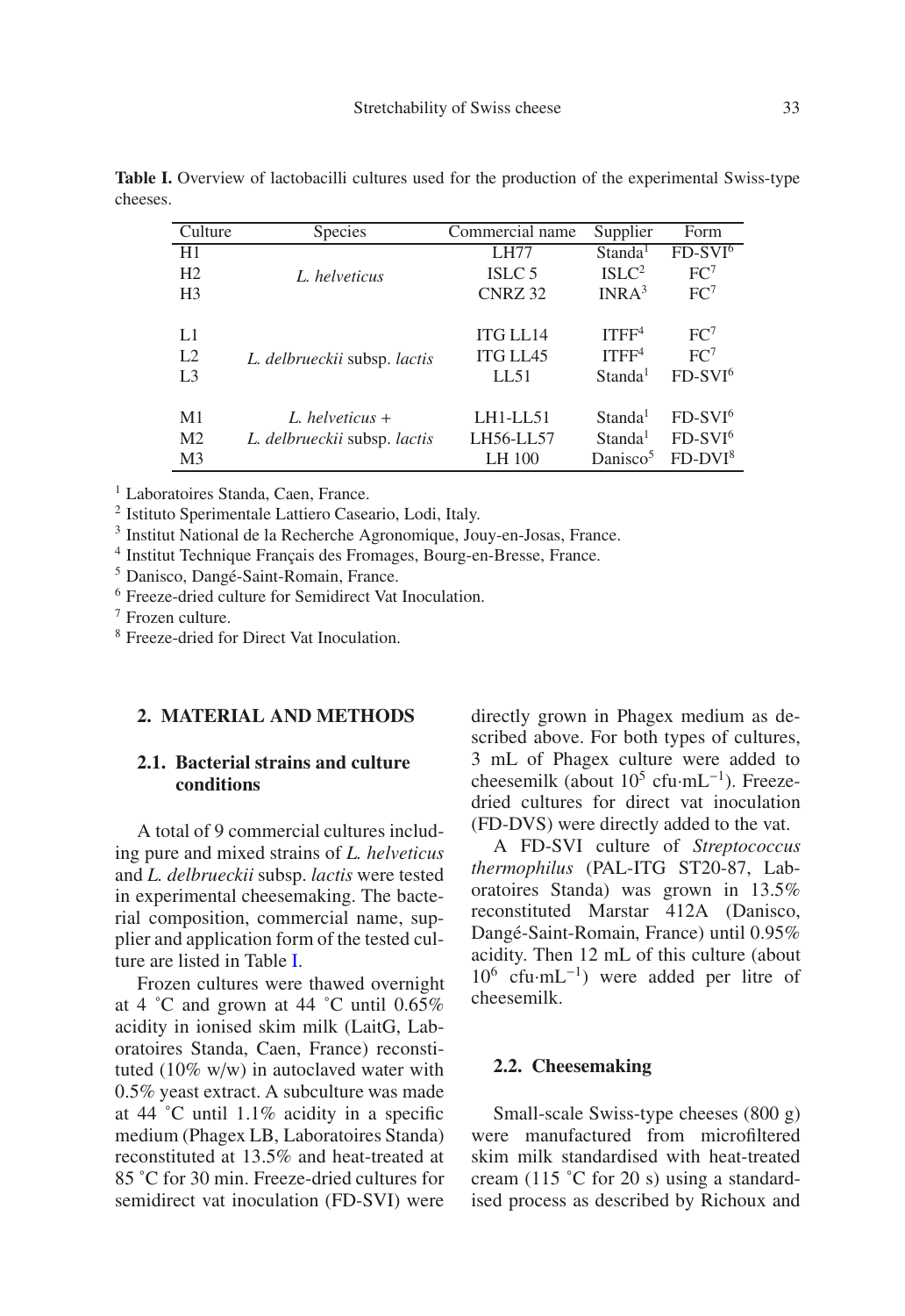Kerjean [19]. Briefly, the milk was ripened with starters at 32 °C for 60 min and coagulated by the addition of calf rennet. The gel was cut into curd grains of 4 mm mean diameter. After 15 min of foreworking, the whey-curd mixture was cooked at 53.5 ˚C for 33 min. The duration of stir-out was 45 min. The curd was then moulded into forms with a diameter of 12 cm.

The pressing step (6 h) and the acidification step (14 h) were conducted in thermostated ovens at 48 ˚C and 36 ˚C, respectively, in order to mimic the cooling rate of the centre of an 80-kg full-size Emmental wheel. The cheeses were then cooled and salted for 5 h in a NaCl-saturated brine at 7 ˚C. The cheeses were wrapped under vacuum in BK1L-ripening bags (Cryovac, Epernon, France) and ripened at 12 ˚C for 21 days, at 24 ˚C for 21 days and then at 4 ˚C for 5 days.

Porcine plasmin (EC3.4.21.7, Sigma-Aldrich, Saint Quentin Fallavier, France) was added to the cheesemilk (1.1 or  $2.2 \text{ U·L}^{-1}$ ) in some experiments made with M1 culture to test its effect on cheese stretchability.

#### **2.3. Cheese analysis**

The cheeses were analysed for moisture [\[13](#page-10-6)], fat [\[10](#page-10-7)], NaCl (potentiometric method) and calcium [\[18](#page-10-8)]. Total nitrogen (TN), pH 4.6-soluble nitrogen (SN) and 12% TCA-soluble nitrogen (NPN) were determined according to Gripon et al. [\[6\]](#page-9-3) using the Kjeldahl method [\[12\]](#page-10-9). Casein breakdown was evaluated by urea-PAGE of the pH 4.6-insoluble nitrogen according to Collin et al. [\[3](#page-9-4)].

Cheese stretchability (3 replicates per sample) was assessed by a method involving vertical traction of melted cheese  $(82 \degree C)$  according to Richoux et al.  $[20]$  $[20]$ . The length (mm) of the cheese strands was measured. The coefficient of variation of repeatability was about 15%.

#### **2.4. Experimental design**

The results presented in this study were obtained from three independent experiments conducted within a short period (2 weeks) and with the same batch of microfiltered milk. In the first experiment, four *Lactobacillus* cultures (H1, L1, L2 and M1) were tested (three replicates per strain). In the second experiment, cheeses were made with the M1 culture with or without plasmin addition (3 replicates). In the third experiment, various lactobacillus cultures were tested : H1  $(n = 8)$ , H2  $(n = 2)$ , H3  $(n = 2)$ , L3  $(n = 3)$ , M2  $(n = 8)$  and M3  $(n = 9)$ . Cheeses without lactobacilli addition were also made during the third experiment  $(n = 2)$ .

Cheese proteolysis and stretchability were measured at day 7, day 21 (end of cold room ripening) and day 49 (ripened cheeses), except in the third experiment, in which cheeses were analysed at day 49 only.

## **2.5. Statistical analysis**

Analyses of variance (ANOVA) were performed using the General Linear Model procedure of Statbox V6.3 (GrimmerSoft, Paris, France). Differences between the treatment means were compared at the 5% level of significance using Fisher's least significance difference (LSD) test.

#### **3. RESULTS**

# **3.1. Cheesemaking and composition of cheeses**

*Lactobacillus* culture or plasmin addition had little impact on the cheesemaking parameters (data not shown). The cheeses manufactured with *L. helveticus* strains alone (H cheeses) showed a significantly  $(P < 0.05)$  slower acidification at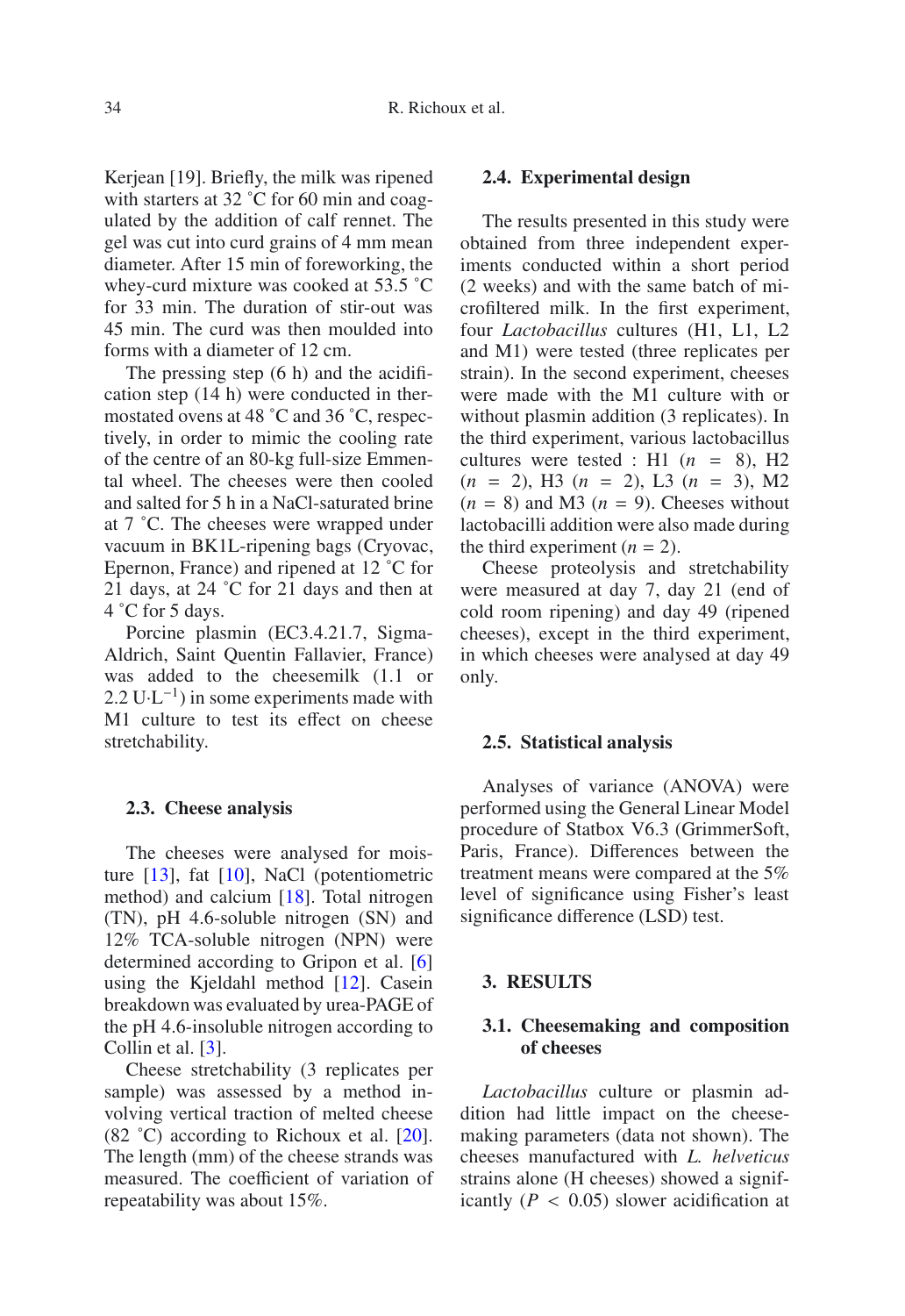<span id="page-4-0"></span>

**Figure 1.** Influence of the *Lactobacillus* culture on the stretchability (mean  $\pm$  SD) of ripened Swisstype cheeses (d49). H1, H2, H3: *L. helveticus* cultures; L1, L2, L3: *L. delbrueckii* subsp *lactis* cultures; M1, M2, M3: *L. helveticus* + *L. delbrueckii* subsp. *lactis* cultures; None: no lactobacilli added.

the latest stages of cheesemaking  $(\Delta pH =$ 0.08 after 6 h and 0.04 after 24 h, respectively). As expected, the " $L(+)$ : $D(-)$ lactate ratio" of the green cheeses differed depending on the *Lactobacillus* cultures: 1.0 (± 0.17) for *L. delbrueckiii* subsp. *lac*tis (L-cheeses),  $4.1$  ( $\pm$  0.3) for *L. helveticus* strains (H-cheeses) and  $1.8$  ( $\pm$  0.22) for mixed cultures (M-cheeses). For the mixed cultures, it can be estimated that the "*L delbrueckii*:*L. helveticus* population ratio" in green cheeses was around 2:1 since *L. helveticus* strains produce about 70% L(+)-lactate under Swiss cheese conditions [\[1\]](#page-9-5).

At the end of the ripening (49 d) the experimental cheese had on average the following composition: Total solids 62.7 (± 0.5%), Fat-in-Dry-Matter 47.6 (± 0.3)%, Moisture in Non-Fat Substance 53.6  $(\pm 0.5)\%$ , Calcium/Non-Fat Solid 3.15  $(\pm 0.1)\%$  and Salt-in-Moisture 1.1  $(\pm 0.15)\%$ . These values are in agreement with the data of Richoux et al. [\[20\]](#page-10-10) for French Emmental cheese. There were no statistical differences between treatments.

# **3.2. Influence of thermophilic lactobacilli cultures on the stretchability of the ripened cheeses**

The stretchability of the ripened cheeses ranged from 120 to 400 mm, depending on the thermophilic strains and species (Fig. [1\)](#page-4-0). Cheeses made with *L. helveticus* had a higher stretchability  $(P < 0.001)$ than *L. delbrueckii* subsp. *lactis* or mixed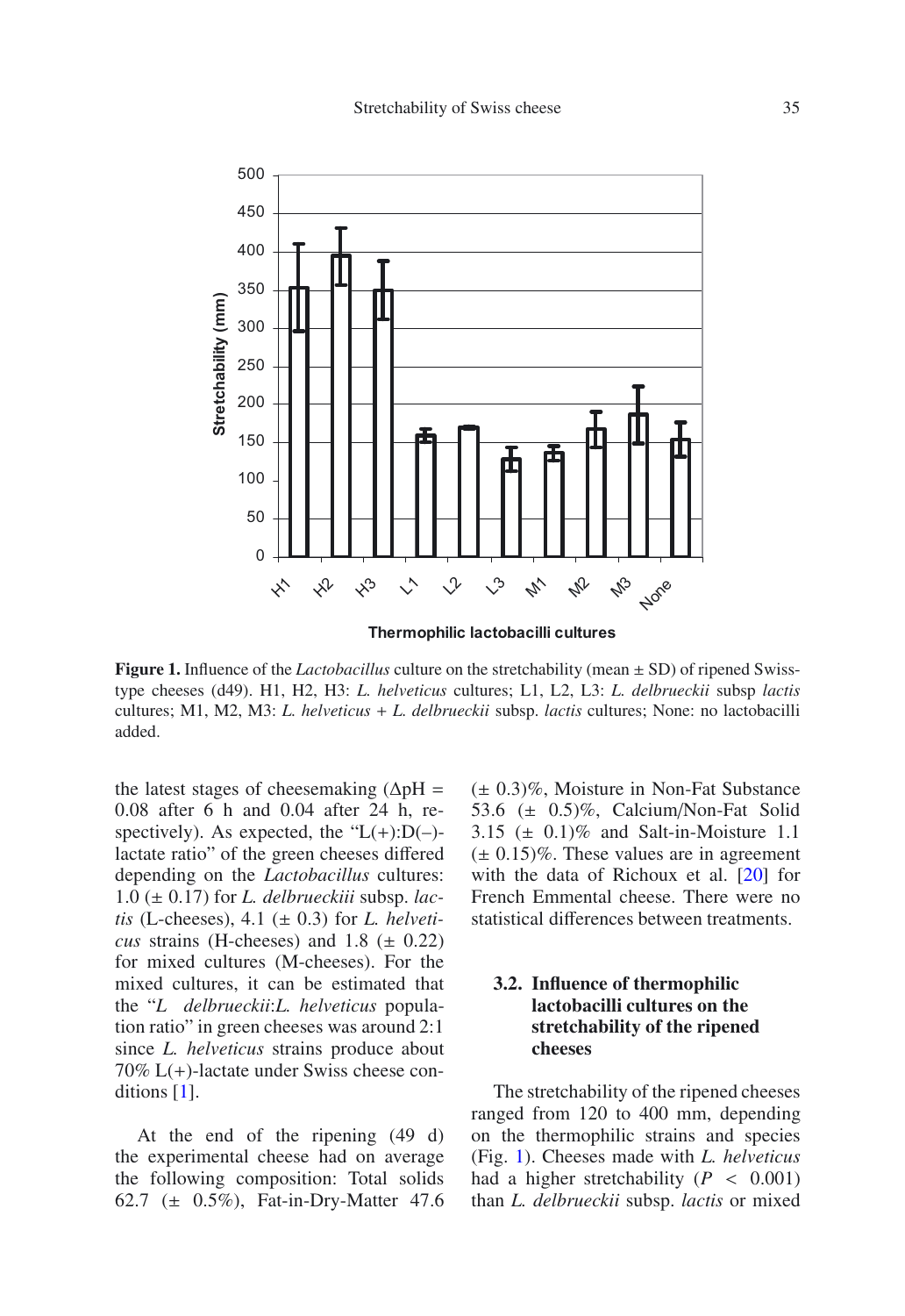<span id="page-5-0"></span>

**Figure 2.** Changes in the stretchability of Swiss-type cheeses made with various lactobacillus cultures during ripening (mean values,  $n = 3$ );  $\triangle$  H1,  $\triangle$  L1,  $\circ$  L2,  $\Box$  M1.

cultures:  $366 (\pm 25)$  mm vs.  $152 (\pm 21)$  mm and  $163$  ( $\pm$  25) mm, respectively. The stretchability of Swiss-type cheeses manufactured without lactobacilli addition was similar to that of cheese containing *L. delbrueckii* subp. *lactis*. However, as expected, pH and casein breakdown were very different in these cheeses (data not shown).

# **3.3. Evolution of the stretchability during ripening**

A kinetic study was performed with four cultures of thermophilic lactobacilli: H1, L1, L2 and M1. The changes in stretchability during ripening depended on the thermophilic lactobacilli used (Fig. [2\)](#page-5-0). Both *L. delbrueckii* subsp. *lactis* strains yielded a progressive decrease in stretchability, the rate of decrease being more pronounced during cold room ripening. On the contrary, the stretchability of the H1-cheeses increased markedly during cold room ripening and decreased at a high rate thereafter.

# **3.4. Relationships between stretchability and proteolysis**

The results of proteolysis of the cheeses from the kinetic study are summarised in Table [II.](#page-6-0) The variations between replicate trials were rather limited since standard deviations were below 0.3 g·100 g<sup>-1</sup> for SN/TN and NPN/TN and below 0.9 g·100 g<sup>-1</sup> for casein fractions. As expected, the age of cheeses was the main factor affecting the level of proteolysis. *Lactobacillus* strains had no measurable effect on the casein breakdown. Similar concentrations (calculated as % of TN or % of pH 4.6-insoluble nitrogen) of non-degraded caseins, main macropeptides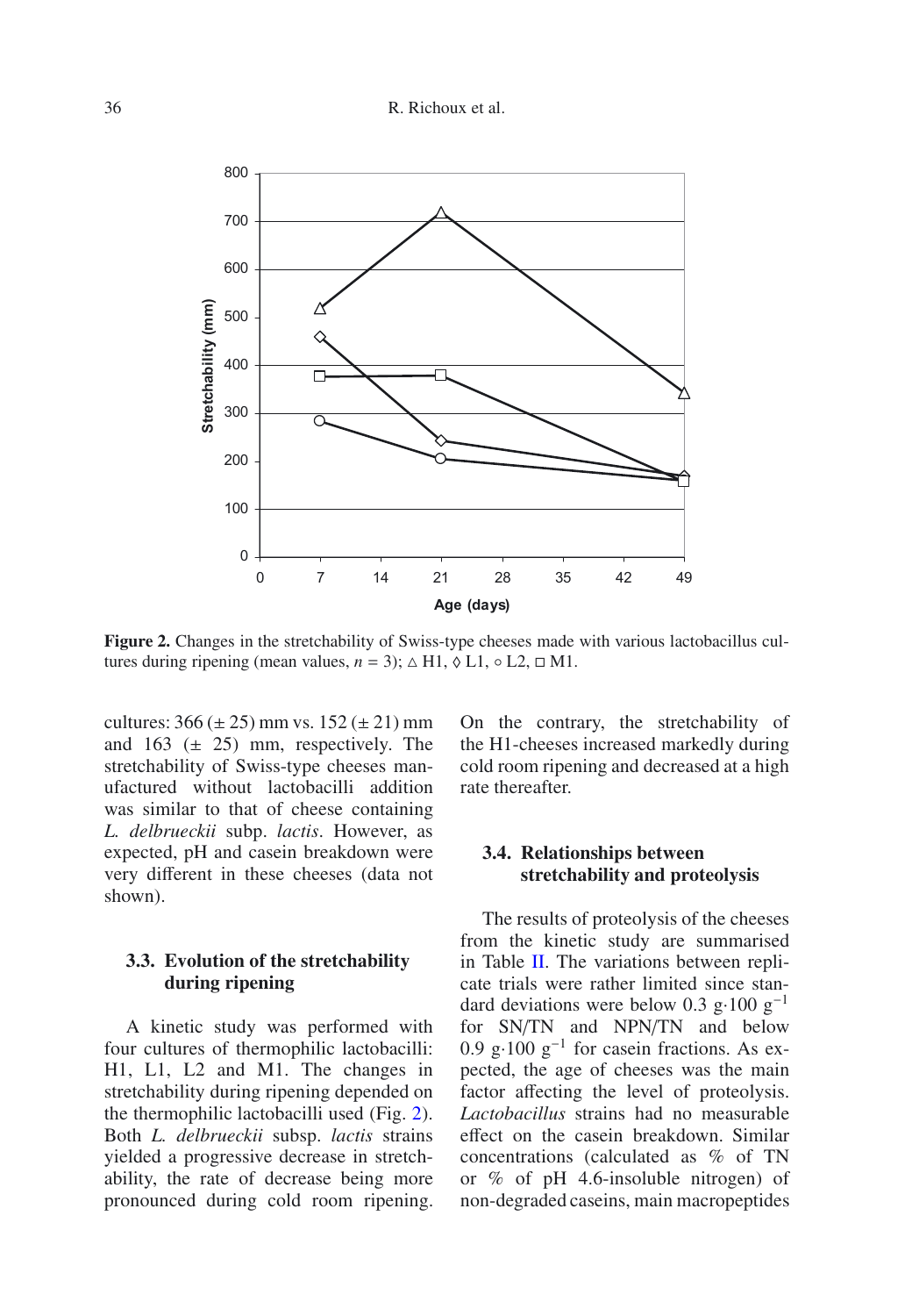|        |                | Nitrogen fractions ( $%$ of total nitrogen) |                   |                   |                   |                   |                    |
|--------|----------------|---------------------------------------------|-------------------|-------------------|-------------------|-------------------|--------------------|
|        | Culture        | SN/TN                                       | NPN/TN            | $\gamma$ -CN      | $\beta$ -CN       | $\alpha s_1$ -CN  | $\alpha s_1$ -I-CN |
| Day 7  | H1             | 7.7 <sup>a</sup>                            | 2.7 <sup>a</sup>  | 8.3 <sup>a</sup>  | $22.0^\circ$      | $36.7^\circ$      | 2.0 <sup>a</sup>   |
|        | L1             | 7.7 <sup>a</sup>                            | 4.3 <sup>c</sup>  | 7.9 <sup>a</sup>  | 21.9 <sup>c</sup> | $36.9^{\circ}$    | $2.5^{ab}$         |
|        | L2             | 7.6 <sup>a</sup>                            | 3.9 <sup>b</sup>  | 8.1 <sup>a</sup>  | $22.3^\circ$      | $36.7^\circ$      | $2.5^{ab}$         |
|        | M1             | 7.4 <sup>a</sup>                            | 3.9 <sup>b</sup>  | 8.1 <sup>a</sup>  | 22.7 <sup>c</sup> | $36.1^{\circ}$    | $3.3^{b}$          |
| Day 21 | H1             | $10.3^{b}$                                  | $3.3^{ab}$        | $10.0^{b}$        | $18.9^{b}$        | $28.1^{b}$        | $3.4^{b}$          |
|        | L1             | 10.6 <sup>b</sup>                           | 6.5 <sup>e</sup>  | 9.9 <sup>b</sup>  | 18.9 <sup>b</sup> | 27.3 <sup>b</sup> | $3.9^{bc}$         |
|        | L <sub>2</sub> | 10.3 <sup>b</sup>                           | $5.3^{d}$         | $9.8^{b}$         | $19.0^{b}$        | $28.4^{b}$        | $3.7^{bc}$         |
|        | M <sub>1</sub> | $9.6^{b}$                                   | 5.0 <sup>d</sup>  | 9.8 <sup>b</sup>  | 18.9 <sup>b</sup> | 27.9 <sup>b</sup> | 4.2 <sup>c</sup>   |
| Day 49 | H1             | 21.9 <sup>c</sup>                           | $11.0^{f}$        | $13.8^{\circ}$    | $12.3^a$          | $15.0^{\rm a}$    | 12.1 <sup>d</sup>  |
|        | L1             | 23.1 <sup>d</sup>                           | 19.4 <sup>h</sup> | $13.8^{\circ}$    | $12.4^{\rm a}$    | $15.5^{\rm a}$    | $13.0^d$           |
|        | L <sub>2</sub> | 23.1 <sup>d</sup>                           | 16.6 <sup>g</sup> | $14.4^\circ$      | 11.2 <sup>a</sup> | $16.4^{\rm a}$    | $12.5^{\rm d}$     |
|        | M1             | 21.2 <sup>d</sup>                           | 15.2 <sup>g</sup> | 13.9 <sup>c</sup> | $12.4^{\rm a}$    | 15.2 <sup>a</sup> | 12.2 <sup>d</sup>  |

<span id="page-6-0"></span>**Table II.** Proteolysis in Swiss-type cheese manufactured with various lactobacilli cultures (mean values,  $n = 3$ ).

 $a-h$ : Means in a column with common superscripts do not differ (*P* > 0.05).

(γ-casein and  $αs<sub>1</sub>$ -I-casein) and secondary non-identified peptides (not shown) were obtained for all four cultures. However, small differences in secondary proteolysis (SN/TN, NPN/TN) occurred. Neither mean value per strain nor individual results of proteolysis were linked to the stretchability (data not shown). However, the stretchability was exponentially linked to the (SN–NPN)/SN ratio (or its betterknown complement NPN/SN), by the following equation (Fig. [3\)](#page-7-0):

$$
Stretchability (mm) = 80.6 e^{-3.0 \frac{(SN-NPN)}{SN}} (1)
$$

$$
r^2 = 0.78, n = 36, P < 0.001.
$$

# **3.5. Influence of the increase in primary proteolysis on the stretchability**

As expected [\[5](#page-9-2)], the hydrolysis of β-casein and the production of pH 4.6-SN were increased by porcine plasmin addi-tion to cheesemilk (Tab. [III\)](#page-7-1), while  $\alpha s_1$ casein breakdown and NPN concentration remained unaffected. Stretchability of the cheeses with added plasmin was enhanced at d7 and d21. However, at the end of ripening (d49) a similar stretchability was obtained as in the control cheeses.

In this set of data, stretchability was also exponentially linked to the (SN–NPN)/SN ratio:

Stretchability (mm) = 53.5 e<sup>-4.0</sup>
$$
\frac{\text{(SN-NPN)}}{\text{SN}}
$$
  
(2)  
 $r^2 = 0.70, n = 27, P < 0.001.$ 

## **4. DISCUSSION**

Stretchability is a major functional property of melted cheese. Proteolysis, and especially the proteolysis due to rennet activity, has been identified as the main factor which affects the evolution of the stretchability of Cheddar or Mozzarella cheeses during ripening. In Swiss cheese, however, the coagulant is denatured by cooking and the proteolysis is mainly due to plasmin and starter proteolytic activities. The aim of our study was to investigate the contribution of these factors to the stretchability of Swiss cheese.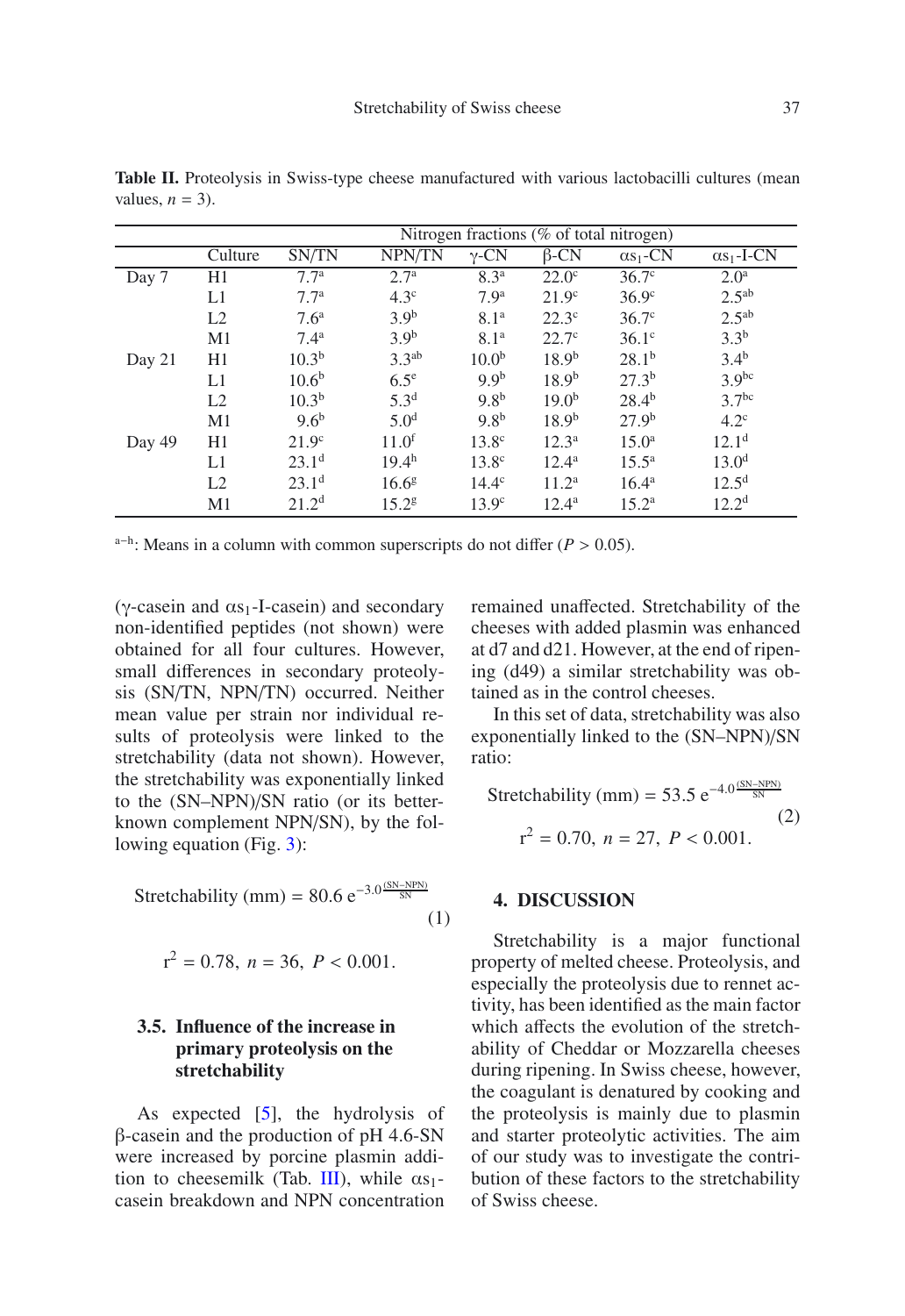

<span id="page-7-1"></span><span id="page-7-0"></span>**Figure 3.** Relationships between stretchability and the proportion of hydrophobic peptides in pH 4.6-soluble nitrogen [(SN–NPN)/SN]. Each dot represents an individual value (*n* = 36; 4 strains, 3 ripening times, 3 replicates).

Table III. Proteolysis of Swiss-type cheeses made with or without added plasmin (mean values,  $n = 3$ ).

|        |                                             | Nitrogen fractions (% of total nitrogen) |                   |                   |                   | Stretchability<br>(mm) |                  |
|--------|---------------------------------------------|------------------------------------------|-------------------|-------------------|-------------------|------------------------|------------------|
|        |                                             | <b>SN</b>                                | <b>NPN</b>        | $\gamma$ -CN      | $\beta$ -CN       | $\alpha s_1$ -CN       |                  |
| Day 7  | Control                                     | 7.2 <sup>a</sup>                         | 3.9 <sup>a</sup>  | 7.6 <sup>a</sup>  | $25.1^e$          | $33.1^{\circ}$         | $377^{\circ}$    |
|        | $1.1 U \cdot L^{-1}$ plasmin                | $8.5^{b}$                                | $4.4^{ab}$        | 9.7 <sup>b</sup>  | 23.1 <sup>d</sup> | 32.7 <sup>c</sup>      | 434 <sup>d</sup> |
|        | $2.2 U \cdot L^{-1}$ plasmin                | 9.4 <sup>c</sup>                         | 4.5 <sup>ab</sup> | 10.4 <sup>b</sup> | 22.3 <sup>d</sup> | $32.5^{\circ}$         | 535 <sup>e</sup> |
| Day 21 | Control                                     | $9.4^\circ$                              | $5.0^{bc}$        | $10.0^{b}$        | $23.5^{\rm d}$    | $27.3^{b}$             | 297 <sup>b</sup> |
|        | $1.1 U \cdot L^{-1}$ plasmin                | 10.7 <sup>cd</sup>                       | $5.2^{bc}$        | 10.4 <sup>b</sup> | 21.1 <sup>c</sup> | 27.1 <sup>b</sup>      | 333bc            |
|        | $2.2 U \cdot L^{-1}$ plasmin                | 11.3 <sup>d</sup>                        | $5.5^\circ$       | $12.0^\circ$      | $20.1^{\circ}$    | $26.9^{b}$             | $535^{\circ}$    |
| Day 49 | Control                                     | $21.2^e$                                 | 15.1 <sup>d</sup> | 12.4c             | 15.4 <sup>b</sup> | 11.4 <sup>a</sup>      | 156 <sup>a</sup> |
|        | $1.1 \text{ U} \cdot \text{L}^{-1}$ plasmin | $21.5^{\circ}$                           | $15.0^d$          | $13.6^d$          | 14.9 <sup>b</sup> | 10.7 <sup>a</sup>      | $174^{\rm a}$    |
|        | $2.2 \text{ U-L}^{-1}$ plasmin              | $23.2^{f}$                               | $15.3^{d}$        | $15.1^e$          | $12.6^a$          | $10.6^{\rm a}$         | 163 <sup>a</sup> |

<sup>a−f</sup>: Means in a column with common superscripts do not differ (*P* > 0.05).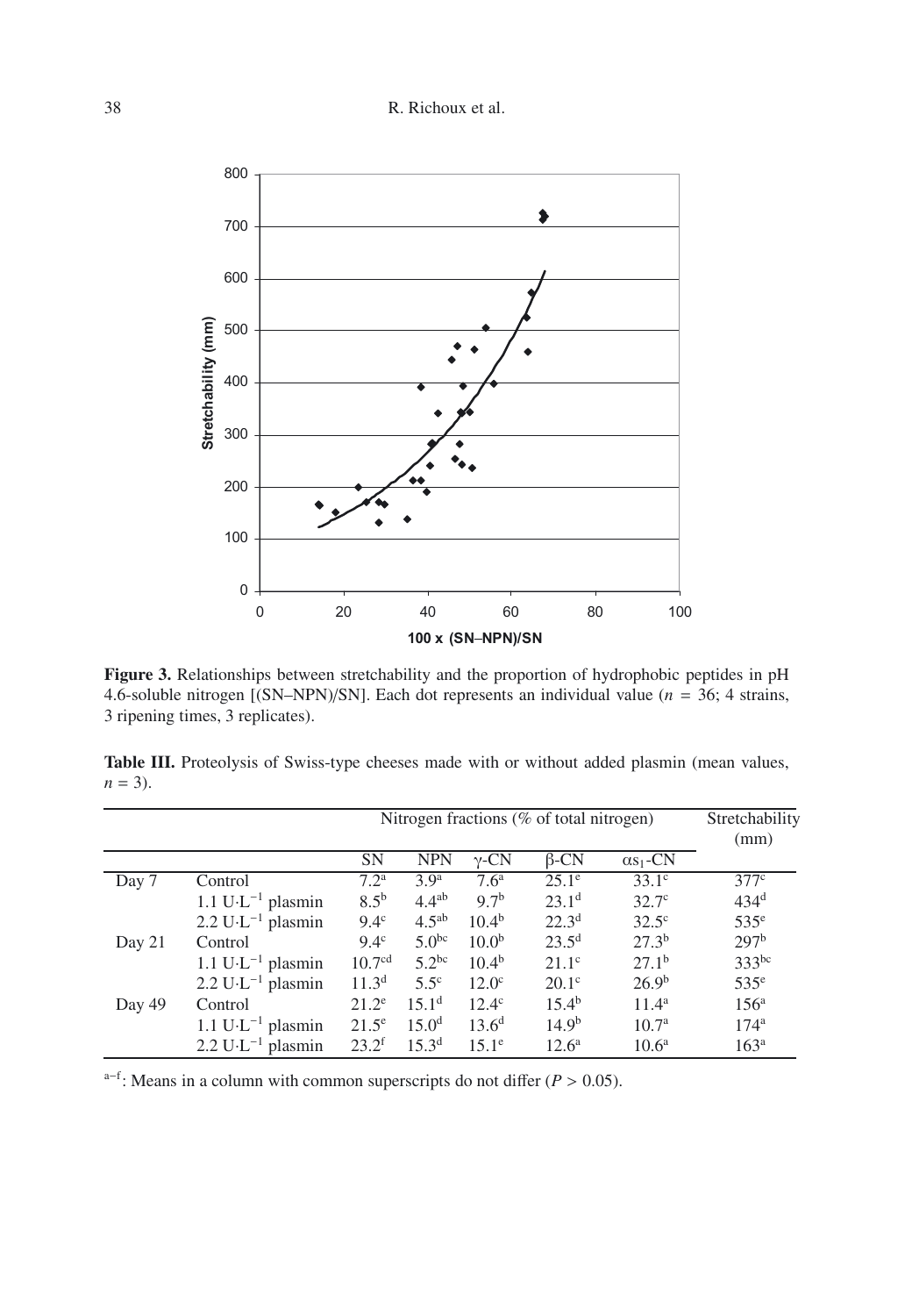The stretchability of our experimental cheeses was in the range of that of the commercial French Emmental cheeses analysed by Richoux et al. [\[20](#page-10-10)]. In this survey, the stretchability ranged from 80 to 950 mm and 90% of the values were lower than 400 mm. As described in other cheese varieties [\[8](#page-9-1)], the stretchability of our experimental cheeses globally decreased during ripening, showing eventually an optimum.

Our results show that thermophilic lactobacilli greatly influence the stretchability of Swiss cheese, since a three-fold variation can be seen among the strains. In agreement with the results of Wyder [\[22](#page-10-11)] in Raclette cheese, *L. helveticus* yielded higher stretchability than *L. delbrueckii* subsp. *lactis* and mixed culture of both species. The association of *L. delbrueckii* subsp. *lactis* with *L. helveticus* decreased the cheese stretchability (Fig. [1\)](#page-4-0). Based on the " $L(+):D(-)$ -lactate ratio" of the green cheeses, it can be estimated that the *L. helveticus* counts were three-fold lower in mixed cultures than in *L. helveticus* cheeses. Specific peptides involved in stretchability could have been produced in lower amounts due to a weaker *L. helveticus* population. More probably, these peptides could have been hydrolysed by aminopeptidases of *L. delbrueckii* subsp.. *lactis.*

A few studies have described the effect of the thermophilic lactobacilli on cheese stretchability, mainly LMPS Mozzarella cheese. These works suggested that the "stretchability potential" of the strains depends on (i) their quantitative proteinasic activity, (ii) the specificity of their cellwall proteinase, and (iii) their peptidasic activity  $[11, 16, 17]$  $[11, 16, 17]$  $[11, 16, 17]$  $[11, 16, 17]$  $[11, 16, 17]$ . This specificity was not studied in our experiments and its determination could be helpful to understand the mechanisms involved in stretchability. However, *L. helveticus* and *L. delbrueckii* subsp. *lactis* differ in both their proteinase and peptidase activities, as illustrated by the RP-HPLC pattern of peptides observed in Swiss cheese [\[2](#page-9-6)]. A complete characterisation of the proteolytic equipment and of the autolytic properties of the strains would probably be required to understand their potential to enhance stretchability.

Plasmin addition did not alter the stretchability of the ripened Swiss-type cheeses although it was affected at the early stages of ripening. Similarly, Somers et al. [\[21\]](#page-10-12) found little effect of the stage of lactation on the stretchability of LMPS-Mozzarella. However, only M1 culture was tested in our study and interactions between plasmin activity and lactobacillus culture have to be studied.

In agreement with the findings of other authors [\[9](#page-9-7)], we did not establish direct relationships between stretchability and classical nitrogen fractions of cheeses. However, the stretchability of Swiss cheese was linked to the hydrophobic moiety of pH 4.6-soluble peptides since 12% TCA-fractionation excludes long hydrophobic peptides [\[24\]](#page-10-13). Similar relationships between the (SN– NPN)/SN ratio and stretchability were obtained when testing either four lactobacillus cultures with constant milk plasmin activity or three levels of plasmin activity with one lactobacillus culture. Similarly, the (12% TCA-SN)/(Water-SN) ratio has been correlated to strain at fracture during uniaxial compression of various Swiss-type varieties [\[4](#page-9-8)]. High compression rates at fracture (i.e. the empirical longness of cheese) was associated with weak (12% TCA-SN)/(Water-SN). More recently, Wyder [\[22](#page-10-11)] related differences in sensorial characteristics (viscosity, longness and firmness) of melted Raclette cheese made with various lactic starters to the content of (Water-SN)–(12% TCA-SN) of cheeses.

From these results, we suggest that, besides mineral bonds [\[8](#page-9-1)], hydrophobic bonds could be involved in the mechanism of stretchability. Considering their size and concentration in cheese, it seems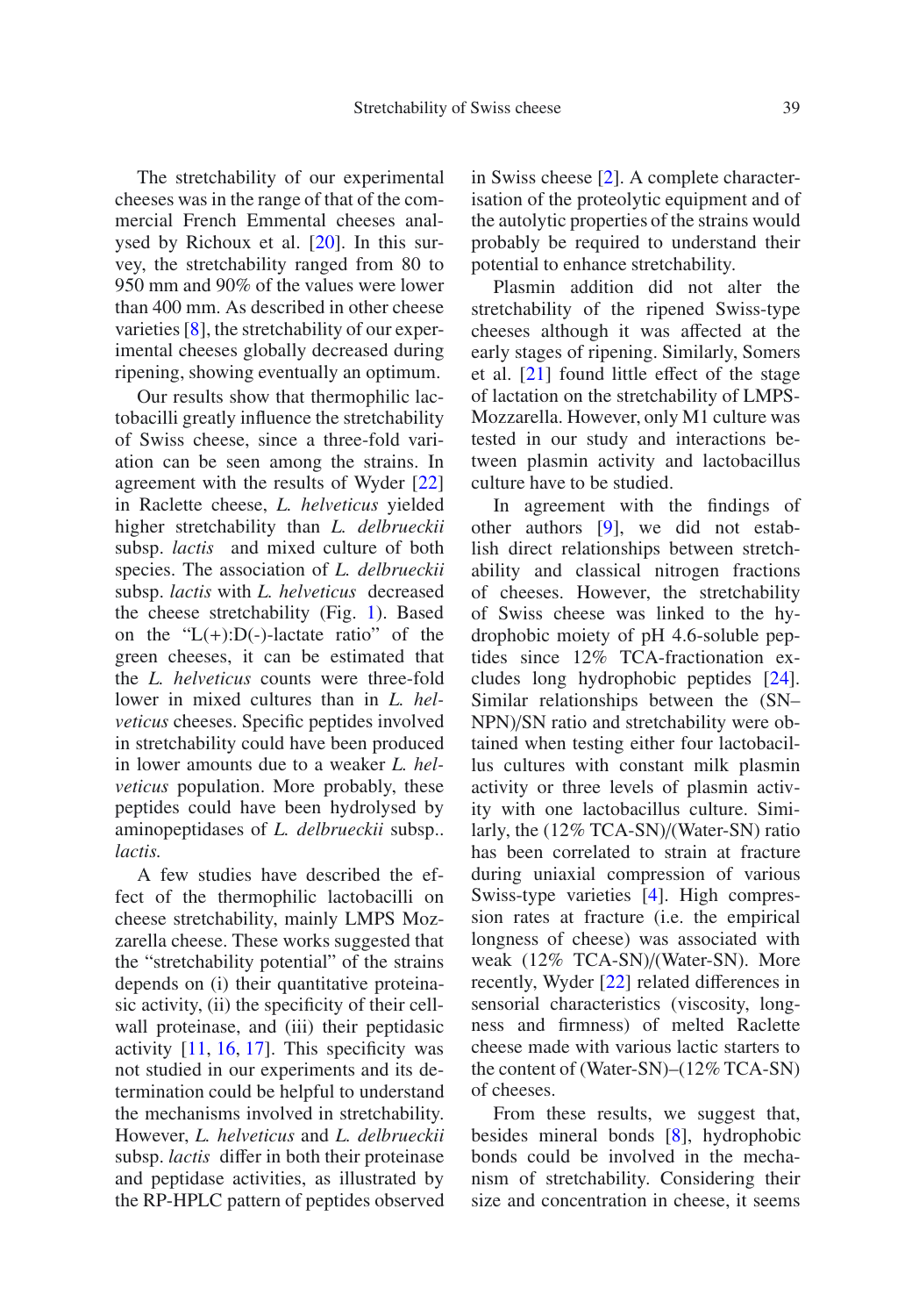very unlikely that such hydrophobic peptides could form the backbone of the strands of cheese. However, they could be involved in the formation of the fibres of protein by helping the establishment of hydrophobic bonds between intact caseins or macropeptides. Alternatively, they could be only an indicator of the presence of specific macropeptides that would form the strings, although urea-PAGE of pH 4.6 insoluble nitrogen did not reveal differences between strong and weak stretching cheeses (data not shown). The hydrophobic pH 4.6-soluble peptides could also reflect an optimal microstructure for strand formation.

However, the hydrophobic pH 4.6 soluble fraction was not correlated to stretchability when expressed as percent of total nitrogen. For example, some ripened cheeses with weak stretchability showed the same  $[(SN - NPN)/TN]$  ratio as some green cheeses with strong stretchability. This suggests that the peptide composition of this nitrogen fraction plays a crucial role in the stretchability. Alternatively, the balance between hydrophobic and hydrophilic peptides could be determinant.

The answer to these questions will probably help to explain the fundamental mechanisms of string formation in the future. Although our study does not permit this explanation, it gives, besides the well-known impact of cheese mineralisation [\[8](#page-9-1)], operating levers to modulate the stretchability of Swiss cheese.

# **5. CONCLUSIONS**

These preliminary results show that the choice of thermophilic lactobacilli culture is a key factor for the stretchability of Swiss cheese, stronger stretchability being observed with *L. helveticus* cultures. Qualitative rather than quantitative aspects of proteolysis are determinant for the development of this functional property. In particular, hydrophobic soluble peptides or the balance between hydrophobic and hydrophilic peptides seem to be a critical point. Further studies are now required to understand the mechanisms involved in the formation of these peptides and their contribution to cheese stretchability.

**Acknowledgements:** This research was funded by Brittany Council and the SIGF (Syndicat Interprofessionnel du Gruyère Français, Paris, France).

#### **REFERENCES**

- <span id="page-9-5"></span>[1] Chamba J.F., L'emmental, un écosystème complexe. Conséquences sur la sélection et l'utilisation des ferments, Sci. Aliment 20 (2000) 37–54.
- <span id="page-9-6"></span>[2] Chopard M.A., Schmitt M., Perreard E., Chamba J.F., Aspect qualitatif de l'activité protéolytique des lactobacilles thermophiles utilisés en fabrication de fromages à pâte pressée cuite, Lait 81 (2001) 183–194.
- <span id="page-9-4"></span>[3] Collin J.C., Berdagué J.L., Dognin-Bergeret M., Grappin R., Muttoni M.P., Rolet-Repecaud O., Affinage et qualité du Gruyère de Comté, IV. Étude de la protéolyse, Lait 67 (1987) 299–318.
- <span id="page-9-8"></span>[4] Eberhard P., Rheologische Eigenschaften ausgewählter Käsesorten, Dissertation ETH Zürich Nr. 7836, 1985.
- <span id="page-9-2"></span>[5] Grappin R., Beuvier E., Bouton Y., Pocher S., Advances in the biochemistry and microbiology of Swiss-type cheeses, Lait 79 (1999) 3–22.
- <span id="page-9-3"></span>[6] Gripon J.C., Desmazeaud M., Le Bars D., Bergère J.L., Étude du rôle des microorganismes et de leurs enzymes dans la maturation des fromages, II. Influence de la présure commerciale, Lait 55 (1975) 502–516.
- <span id="page-9-0"></span>[7] Guggisberg D., Bütikofer U., Albrecht B., Melting and solidification characteristics of Swiss Raclette cheese measured by small amplitude oscillatoty shear measurements, J. Texture Stud. 38 (2007) 297–323.
- <span id="page-9-1"></span>[8] Guinee T.P., The functionality of cheese as an ingredient: a review, Aust. J. Dairy Technol. 57 (2002) 79–91.
- <span id="page-9-7"></span>[9] Guinee T.P., Feeney E.P., Fox P.F., Effect of ripening temperature on low moisture Mozzarella cheese: 2. Texture and functionality, Lait 81 (2001) 475–486.